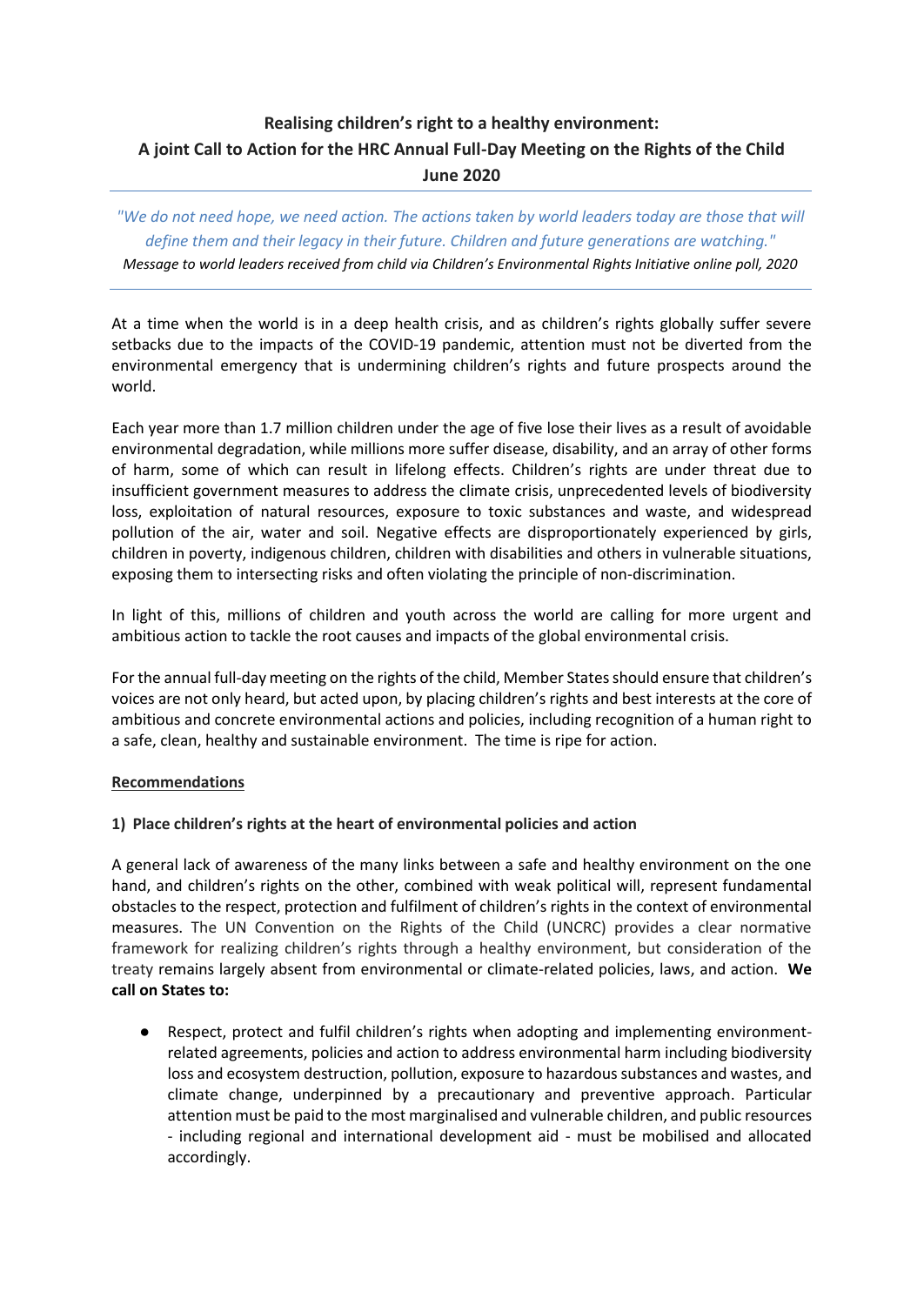- Adequately regulate businesses to ensure that they comply with all applicable environmental laws and the General Comment No. 16 of the UN Committee on the Rights of the Child, including mandatory child rights due diligence and environmental impact assessments in order to identify, prevent and mitigate their environmental impact on child rights, including across their supply chains and within global operations.
- Support and constructively engage in the further development of authoritative guidance on children's rights and the environment, including through a future General Comment on Child Rights and the Environment to be elaborated and adopted by the UN Committee on the Rights of the Child.

#### **2) Recognise the right to a safe, clean, healthy and sustainable environment**

The right to a healthy environment should be formally recognised by the United Nations as soon as possible. Such a step would be of particular relevance to children, as well as for future generations, who shoulder a disproportionate share of the burden of environmental harm. It is beyond debate that children are wholly dependent on the natural environment to lead dignified, healthy and fulfilling lives, including a safe climate, clean air, safe water and adequate sanitation, healthy and sustainably produced food, non-toxic environmentsto learn and play in, and healthy biodiversity and ecosystems. **We call on States to:**

Support the formal recognition of the human right to a safe, clean, healthy and sustainable environment by the UN

#### **3) Protect and support child environmental human rights defenders**

In too many instances, the views, rights and interests of children go completely unheard in decisions on the environment, leading to adverse outcomes in terms of children's well-being and development. Furthermore, when acting and speaking out on environmental issues, children often face condescension, intimidation, harassment, reprisals and even violence from authorities or corporations. Children in all their diversity must be empowered to defend their right to a healthy, safe and sustainable environment. **We call on States to:**

- Take concrete action to protect the rights to freedom of expression, association and peaceful assembly of child environmental human rights defenders, including online, by providing a safe and enabling environment for initiatives by young people and children to defend human rights relating to the environment, and by promoting a positive narrative around their activities. Pay particular attention to the rights of girls and young woman defending the environment.
- Increase children's awareness of environmental issues, and strengthen their respect for the natural environment and capacity to respond to environmental challenges, at all stages of education, including by ensuring the availability and accessibility of age-and genderresponsive information on the effects of environmental harm.
- Facilitate public participation in decision-making on the environment, with a particular emphasis on fulfilling children's right to be heard, including from a young age, and ensuring that their views are given due weight in all environmental processes.
- Ensure that children have access to justice, including effective remedies for and reparation of human rights violations due to environmental harm, for example climate change and exposure to toxic substances and pollution, through child-friendly complaint mechanisms at all levels, including by ratifying the Optional Protocol to the Convention on the Rights of the Child on a communications procedure.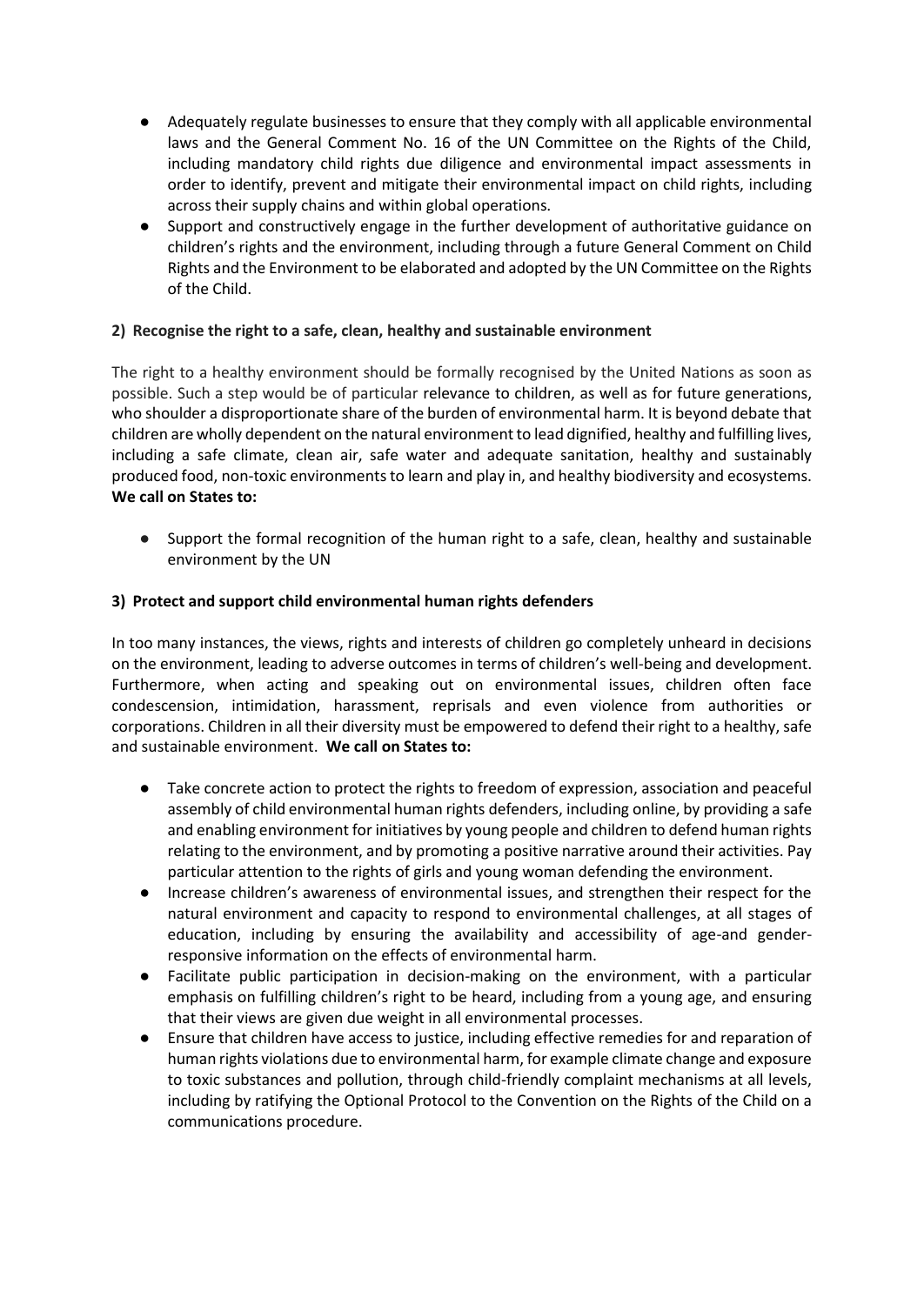### **4) Address the climate crisis**

The climate crisis is a children's rights crisis. Yet, just 20 per cent of national climate policies mention children, and only 2 per cent of them refer to children's rights.<sup>1</sup> **We call on States to** align with the [Intergovernmental Declaration on Children, Youth and Climate Action](https://www.childrenvironment.org/declaration-children-youth-climate-action) and implement the following commitments:

- Undertake the urgent and transformative action required to limit global temperatures to 1.5°C above pre-industrial levels, in line with best available science and as pursued by the Paris Agreement. This includes the rapid replacement of fossil fuels with rights-respecting renewable energy projects to reduce emissions, and an urgent shift to a circular economy that significantly reduces waste and pollution.
- Respect, protect and fulfil the specific rights of children and young people in the implementation of the Paris Agreement at all levels, including targeted measures in countries' Nationally Determined Contributions, National Adaptation Plans and long-term low-carbon emission development strategies
- Urgently scale up and accelerate investment in child-responsive adaptation, disaster risk reduction and mitigation measures, with particular attention to marginalized children

## **5) End childhood exposure to pollution and toxic substances**

Government failure to address exposure to pollution and to toxic substances and wastes unambiguously violates a wide range of children's rights. Children are born "pre-polluted". Due to their extremely and uniquely sensitive periods of development, they are not only victims of poisoning that is immediately visible, they also suffer or endure latent impacts from chronic exposure to pollution, to hazardous chemicals and to toxic wastes, causing disease, disability and child mortality later in life. **We call on States to:**

● Uphold their duty to prevent childhood exposure to pollution and toxic chemicals as part of States' obligation to protect children, and ensure that this is reflected in laws and policies based on the child's best interests, as well as through business activities

#### **6) Ensure a just and green recovery from COVID-19, and take urgent steps to prevent future pandemics**

Environmental degradation is one of the root causes of zoonotic diseases such as COVID-19, which has caused more than 475, 000 deaths to date, and inflicted untold suffering on children. States now have an unprecedented opportunity to implement transformational recovery plans that protect children's rights and the environment, while addressing the drivers of climate change, biodiversity loss, toxic pollution and zoonotic diseases. Children must also have access to knowledge and skills that can support them in the future in accessing decent jobs in a green economy, including by tackling discriminatory gender norms that prevent girls and young women from accessing STEM education and jobs. **We call on States to:**

- Focus recovery plans and investment on fulfilling children's rights through 'building back better' to achieve a just, healthy and sustainable future, accelerating efforts to meet the UN Sustainable Development Goals and the Paris Agreement
- Strengthen rather than weaken environmental regulations and protections, including policies to reduce greenhouse gas emissions.

<sup>&</sup>lt;sup>1</sup> UNICEF (2020), Are Climate Change Policies Child-Sensitive? Available at:

[https://www.unicef.org/globalinsight/media/976/file/%20Global-Insight-Are-climate-policies-child-sensitive-](https://www.unicef.org/globalinsight/media/976/file/%20Global-Insight-Are-climate-policies-child-sensitive-2020.pdf)[2020.pdf.](https://www.unicef.org/globalinsight/media/976/file/%20Global-Insight-Are-climate-policies-child-sensitive-2020.pdf)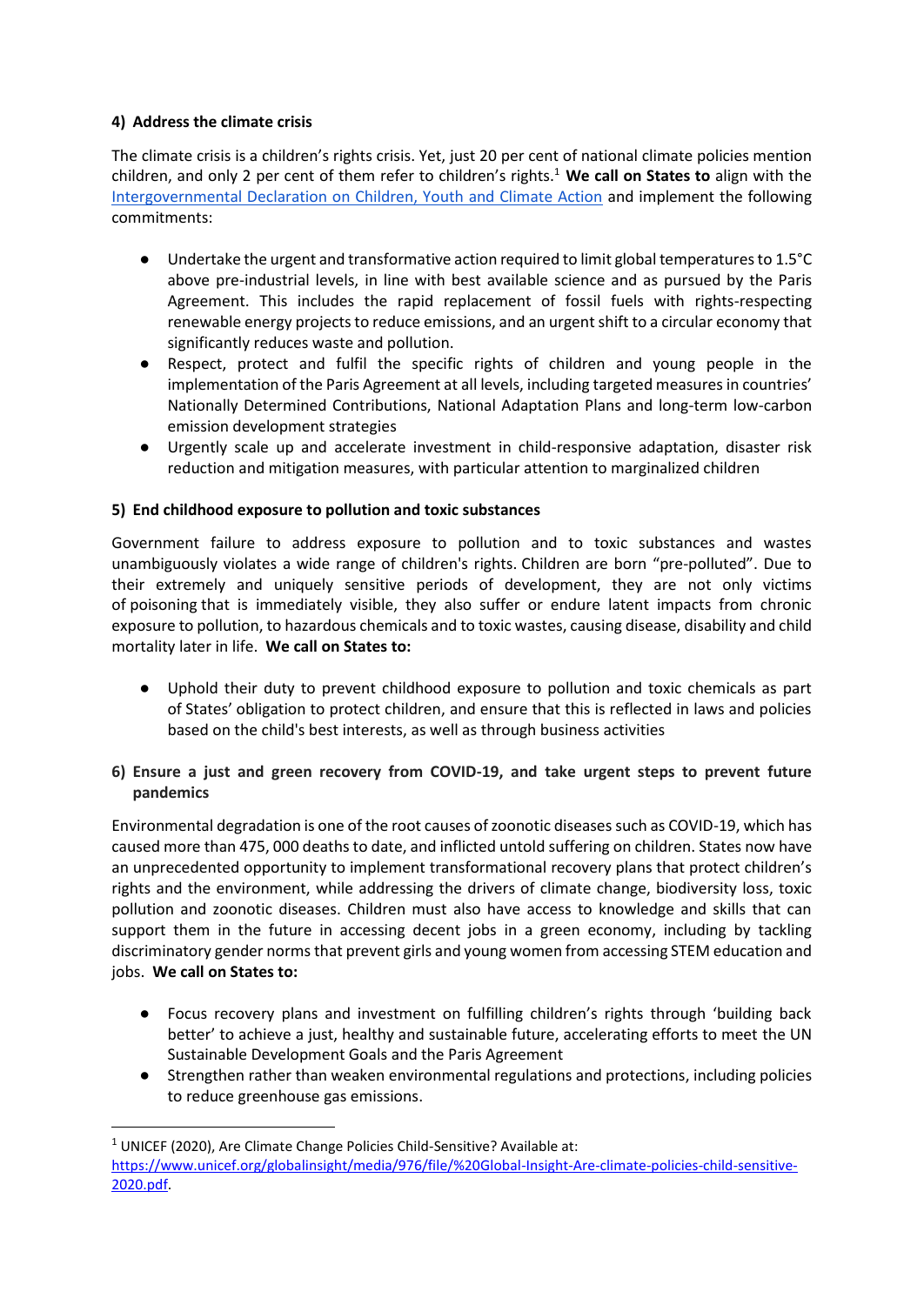● Improve access to transformative green skills for children and young people, ensuring such efforts reach girls and young women, through formal and non-formal education and training.

#### **7) Strengthen monitoring and reporting on children's rights and the environment**

Monitoring and [reporting](https://static1.squarespace.com/static/5dca1afe13943a33f7cc7570/t/5ef9bd6bf6302b5d710470f1/1593425291598/Guidance_On_Reporting_To_The_Committee_On_The_Rights_Of_The_Child-FINAL.pdf) on the impacts of environmental harm on children's rights, as well as progress made to fulfil children's rights in this context, are essential for raising awareness and underpinning more effective and targeted policies and measures. **We call on States to:**

- Strengthen monitoring on children's environmental rights (e.g. childhood exposuremonitoring for adverse physical and mental health impacts linked to the environment), and publish and disseminate age and gender disaggregated information on the results.
- Incorporate the implications of environmental harm on the full enjoyment of children's rights in their periodic reports to the Committee on the Rights of the Child, their national reports under the Universal Periodic Review, and in their reporting under environmental frameworks and the Sustainable Development Goals.

#### **Signatories:**

- 1. Mikiko Otani, Member of the Committee on the Rights of the Child
- 2. David R. Boyd, Special Rapporteur on human rights and the environment
- 3. Baskut Tuncak, Special Rapporteur on human rights and hazardous substances and wastes (toxics)
- 4. The United Nations Children's Fund
- 5. Child Rights Connect
- 6. Children's Environmental Rights Initiative
- 7. Terre des Hommes
- 8. Child Rights International Network
- 9. Franciscans International
- 10. Human Rights Watch
- 11. Child Rights Information Centre Moldova
- 12. Humanium
- 13. Project Dryad
- 14. Marist Australia, Bridge Builders
- 15. Child Rights Coalition Asia
- 16. Save the Children
- 17. Defence for Children International
- 18. Together (Scottish Alliance for Children's Rights)
- 19. The Global Initiative for Economic, Social and Cultural Rights
- 20. Plan International
- 21. International Child Rights Center
- 22. Environment Africa
- 23. Make Mothers Matter (MMM)
- 24. Associated Country Women of the World
- 25. Learning for Well-being Foundation
- 26. Akihiko Morita, PhD, Professor Emeritus, SHOKEI GAKUIN University
- 27. International Institute for Child Rights and Development
- 28. National Coalition Germany Network for the Implementation of the UN Convention on the Rights of the Child
- 29. Dignity Rights International
- 30. Observatory for the Marine and Coastal Governance (Colombia)
- 31. Asociación Ambiente y Sociedad
- 32. Asia Pacific Forum on Women Law and Development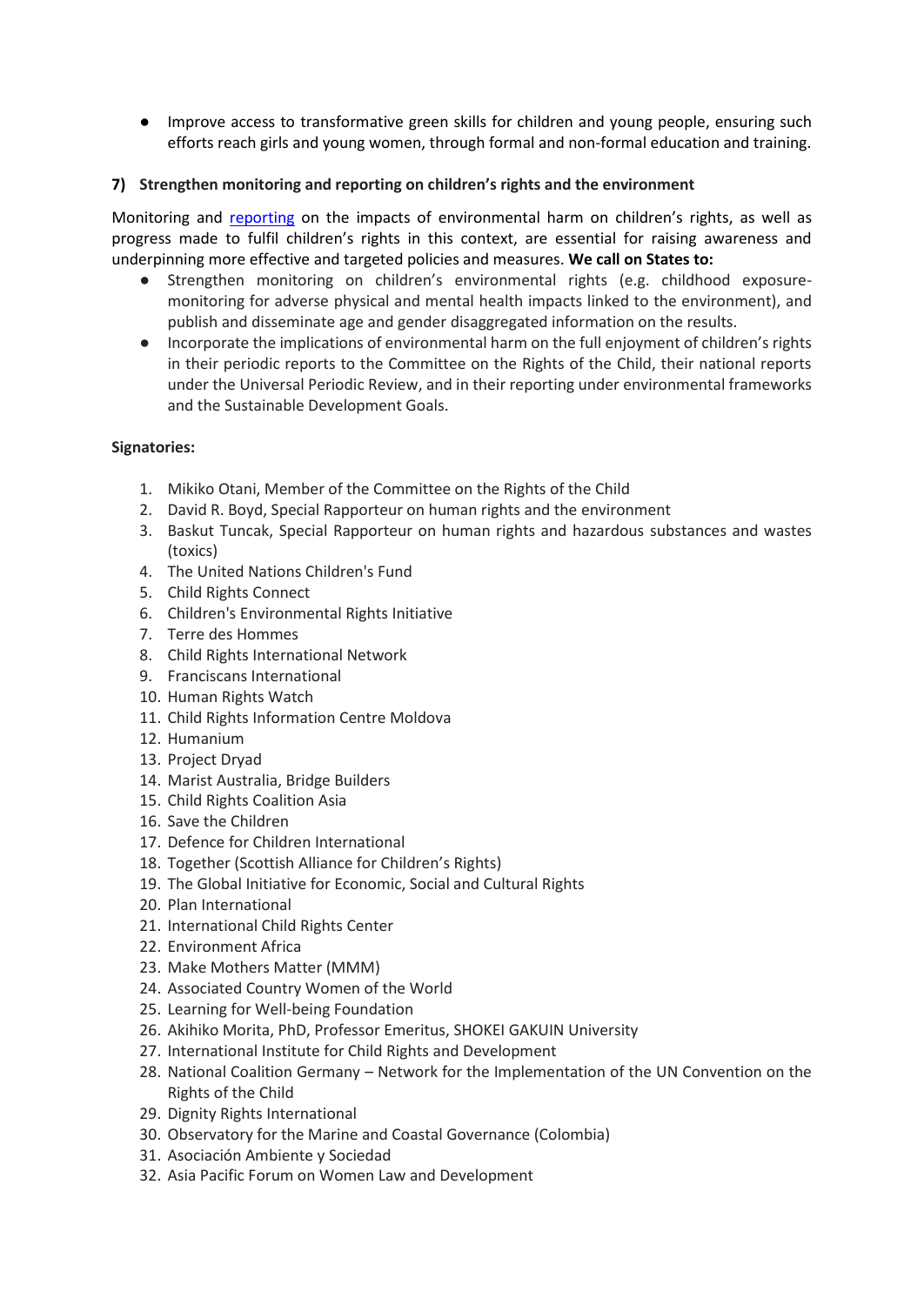- 33. The Brahma Kumaris World Spiritual University
- 34. YOUNGO
- 35. Soka Gakkai International
- 36. Center for International Environmental Law
- 37. Netzwerk Kinderrechte Österreich
- 38. Dejusticia
- 39. UN MGCY (United Major Group for Children and Youth)
- 40. Kindernothilfe Austria





























The Global Initiative for Economic, Social and Cultural Rights



Terre des Hommes International Federation